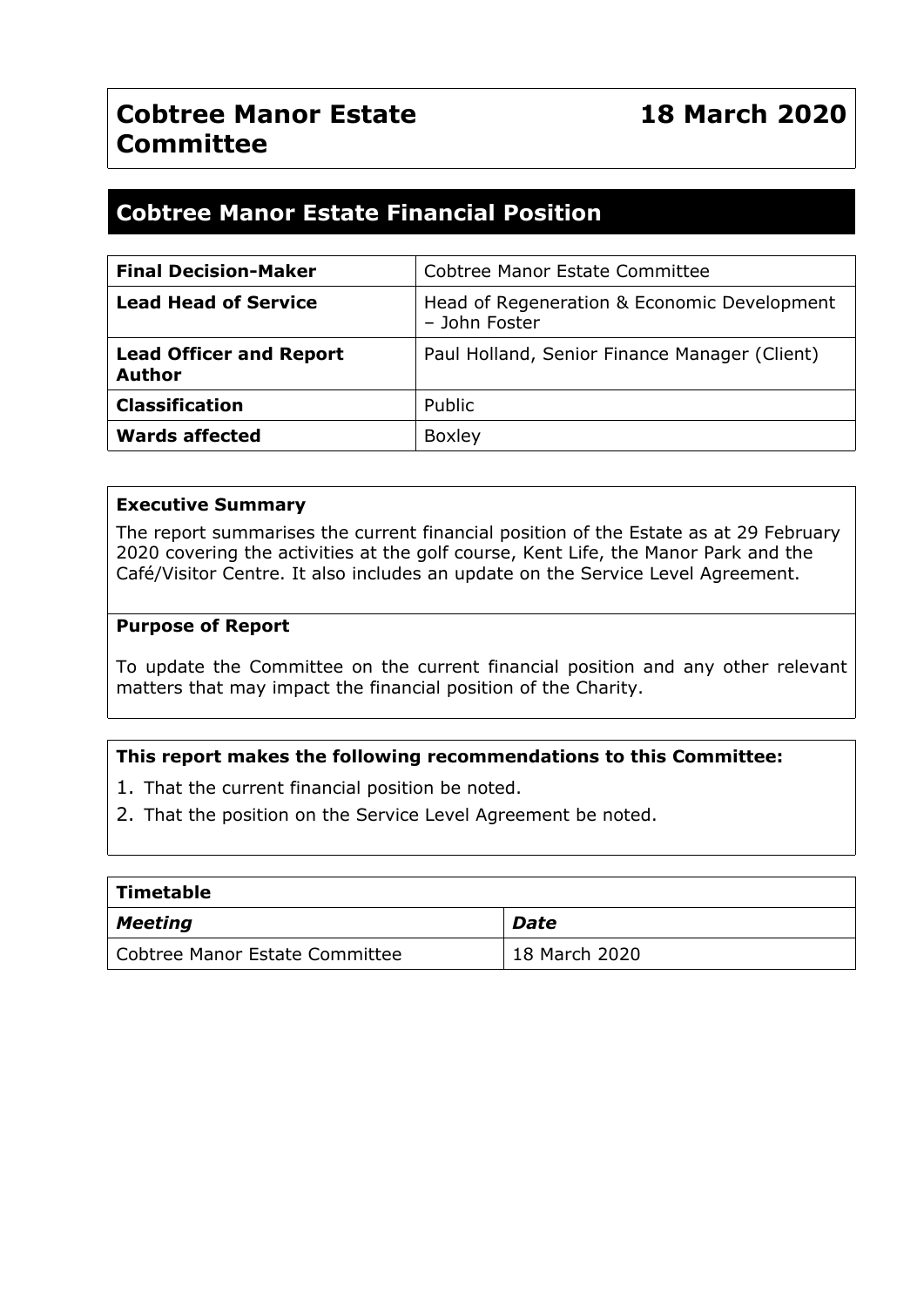# **Cobtree Manor Estate Financial Position**

### **1. CROSS-CUTTING ISSUES AND IMPLICATIONS**

| <b>Issue</b>                                           | <b>Implications</b>                                                                                                                                                                                                                                                                                                                                                                                                                                                                                                                                                                                   | Sign-off                                                                          |
|--------------------------------------------------------|-------------------------------------------------------------------------------------------------------------------------------------------------------------------------------------------------------------------------------------------------------------------------------------------------------------------------------------------------------------------------------------------------------------------------------------------------------------------------------------------------------------------------------------------------------------------------------------------------------|-----------------------------------------------------------------------------------|
| Impact on<br>Corporate<br><b>Priorities</b>            | The operation of the Estate directly supports<br>the objects of the Charity as set out when the<br>Council became the Corporate Trustee                                                                                                                                                                                                                                                                                                                                                                                                                                                               | Head of<br>Regeneration<br>& Economic<br>Development                              |
| <b>Cross</b><br><b>Cutting</b><br><b>Objectives</b>    | The operation of the Estate supports the<br>Council's strategic objective to ensure there<br>are good leisure and cultural attractions in the<br>Borough.                                                                                                                                                                                                                                                                                                                                                                                                                                             | Head of<br>Regeneration<br>& Economic<br>Development                              |
| <b>Risk</b><br><b>Management</b>                       | There is a potential reputational risk if the<br>facilities are operated poorly. This is<br>addressed in the annual risk management<br>report.                                                                                                                                                                                                                                                                                                                                                                                                                                                        | Leisure<br>Manager                                                                |
| <b>Financial</b>                                       | There is a financial risk to the Charity if the<br>operations cost more than predicted or fail to<br>generate sufficient income to cover the costs<br>of running the estate.                                                                                                                                                                                                                                                                                                                                                                                                                          | Senior<br>Finance<br>Manager<br>(Client)                                          |
| <b>Staffing</b>                                        | There are no additional implications arising<br>from this report.                                                                                                                                                                                                                                                                                                                                                                                                                                                                                                                                     | Leisure<br>Manager                                                                |
| Legal                                                  | Under the Council's Constitution the<br>Committee as Corporate Trustee is responsible<br>for all matters relating to the Charity with the<br>exception of daily management.<br>Law applicable to charities in England and<br>Wales requires the trustee to prepare financial<br>statements for each financial year which give<br>a true and fair view of the Charity's financial<br>activities during the year and of its financial<br>position at the end of the year. This update<br>report assists in meeting those requirements<br>There are no further implications arising from<br>this report. | Team Leader<br>(Corporate<br>Governance),<br>Mid Kent<br>Legal<br><b>Services</b> |
| <b>Privacy and</b><br><b>Data</b><br><b>Protection</b> | There are no specific privacy or data<br>protection issues to address.                                                                                                                                                                                                                                                                                                                                                                                                                                                                                                                                | Anna Collier<br>Policy and<br>Information<br>Manager                              |
| <b>Equalities</b>                                      | There are no additional implications arising<br>from this report.                                                                                                                                                                                                                                                                                                                                                                                                                                                                                                                                     | Anna Collier<br>Policy and<br>Information<br>Manager                              |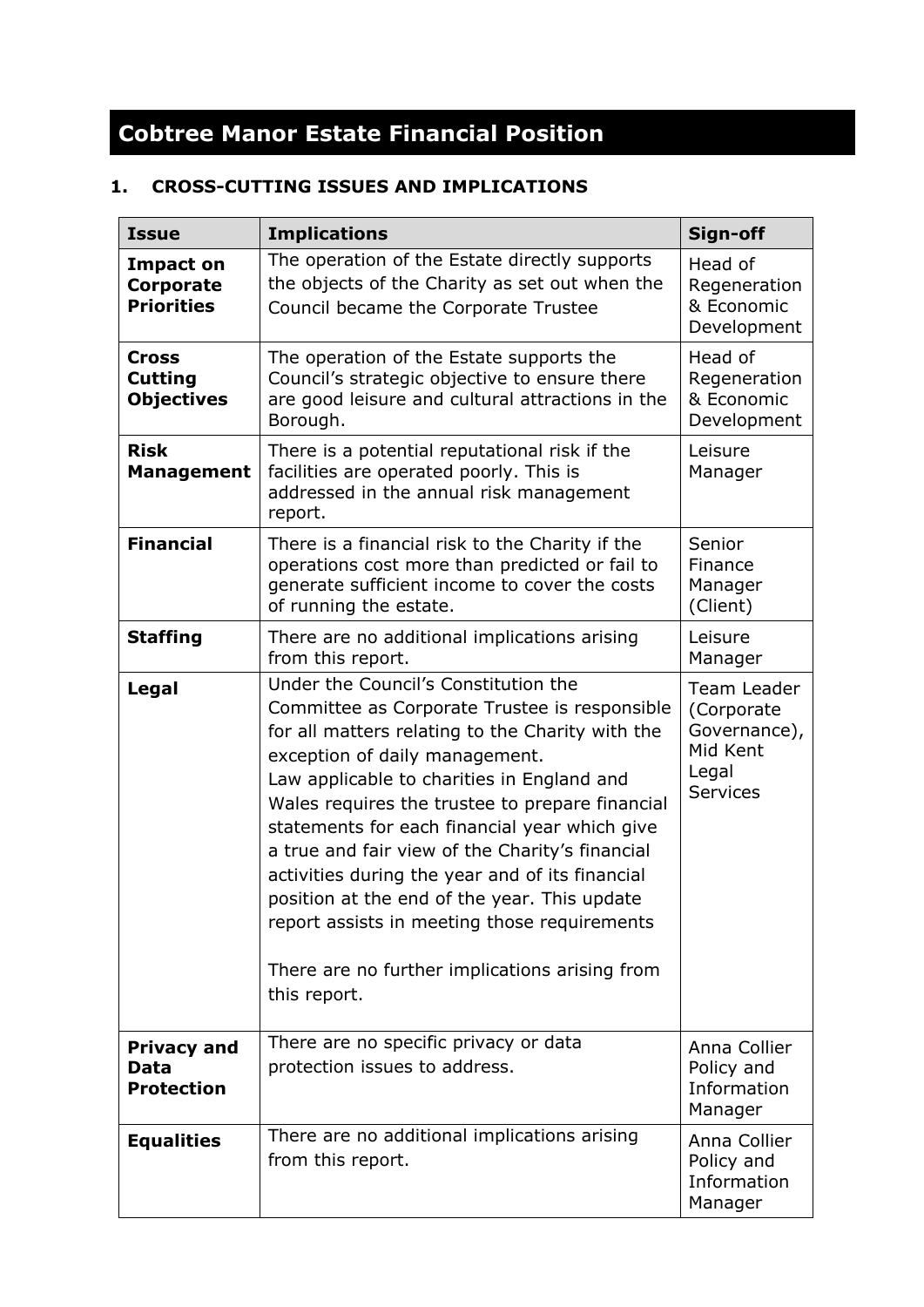| <b>Public</b><br><b>Health</b>      | There are no additional implications arising<br>from this report. | <b>Public Health</b><br>Officer                      |
|-------------------------------------|-------------------------------------------------------------------|------------------------------------------------------|
| <b>Crime and</b><br><b>Disorder</b> | There are no additional implications arising<br>from this report. | Head of<br>Regeneration<br>& Economic<br>Development |
| <b>Procurement</b>                  | There are no additional implications arising<br>from this report. | Head of<br>Regeneration<br>& Economic<br>Development |

#### **2. INTRODUCTION AND BACKGROUND**

2.1 This is a regular update report on the financial position of the Estate, which enables the Committee to see how the various areas of activity are performing. The last few years have seen a number of significant financial pressures and issues, and it is important for the future of the Estate that these are addressed and monitored.

#### 3. **CURRENT FINANCIAL POSITION**

3.1 The table below summarises the position as at 29<sup>th</sup> February 2020. **Appendix 1** provides a more detailed breakdown of the figures.

#### 3.1.1 **Overall Summary Position:**

#### **SUMMARY TOTALS**

|                               |                                   |                                                       |                                          | $B-C$                                               |
|-------------------------------|-----------------------------------|-------------------------------------------------------|------------------------------------------|-----------------------------------------------------|
|                               | <b>Budget for Year</b><br>2019/20 | <b>Budget to</b><br>end of<br><b>February</b><br>2020 | Actuals to<br>end of<br>February<br>2020 | Variance as<br>at end of<br><b>February</b><br>2020 |
| Golf Course                   | $-E110,390$                       | $-E75,020$                                            | $-E78,428$                               | £3,408                                              |
| Manor Park                    | £105,950                          | £129,045                                              | £83,377                                  | £45,668                                             |
| <b>Kent Life</b>              | $-£40,840$                        | $-E7,195$                                             | $-E5,399$                                | $-E1,796$                                           |
| <b>Residential Properties</b> | $-E10,640$                        | $-E9,700$                                             | $-£10,816$                               | £1,116                                              |
| <b>Totals</b>                 | $-£55,920$                        | £37,130                                               | $-E11,266$                               | £48,396                                             |

The table above shows a positive variance of £48,396 for the Committee at the end of February. The budgeted forecast for the year is for an operational surplus of £55,920, compared to a surplus of £35,596 for 2018/19.

Comments on the individual service areas are as follows: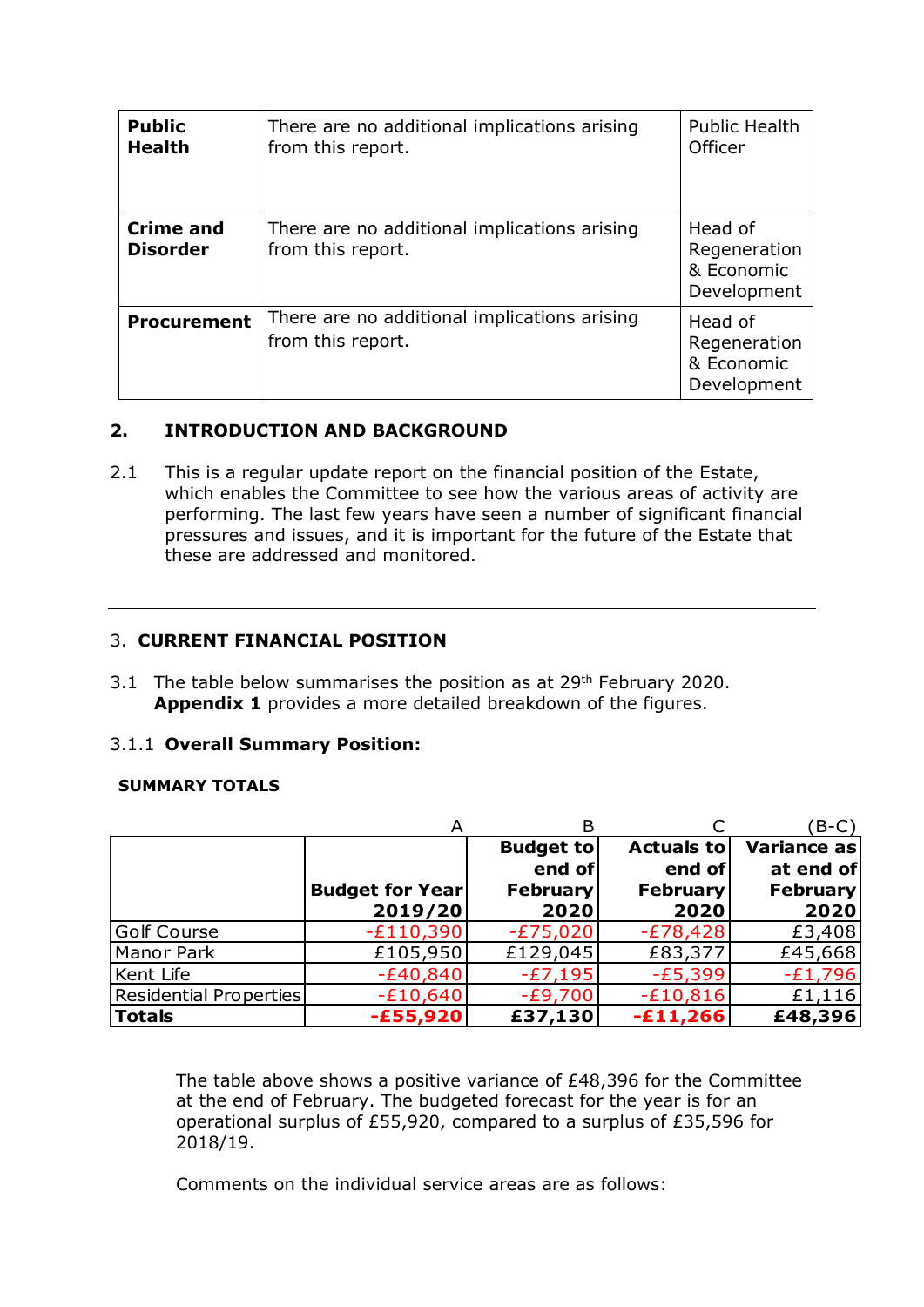- 3.1.2 **Cobtree Golf Course** There are no issues to report at this stage. Mytime have been invoiced for the first three quarters for 2019/20.
- 3.1.3 **Cobtree Manor Park** In overall terms the budget for the park shows an underspend. As previously advised, there are some underlying issues with overspends against some budget heads within controlled running costs, but these are offset by underspends in other areas, the most significant one being repairs and maintenance.

Car park income continues to be high, and the profit share element of the café contract has realised more income than was forecast, and these two areas along with the employee costs underspend have covered the issues arising from the areas discussed above.

- 3.1.4 **Kent Life** There are no issues to report at this stage. Planning Solutions have been invoiced for the first instalment due for this year.
- 3.1.5 **Residential Properties** There are no issues to report at this stage.

#### 4. **SERVICE LEVEL AGREEMENT**

- 4.1 Members will recall from previous meetings that the format of the agreement was being reviewed to ensure that it accurately reflects the complex nature of the relationship between the Charity and the various Council departments. This is to ensure that the roles of various officers are clarified sufficiently to ensure that no conflicts of interest will arise in their dealings with Charity matters.
- 4.2 It had been anticipated that a further draft would be available for the Committee to consider at this meeting, however due to other work commitments within Mid-Kent Legal Services it has not yet been finalised, so it is now planned to bring it to the first full Committee meeting in the new municipal year.

#### 5. **AVAILABLE OPTIONS**

5.1 Sections 3 and 4 are for noting only.

#### 6. **PREFERRED OPTION AND REASONS FOR RECOMMENDATIONS**

6.1 Sections 3 and 4 are for noting only.